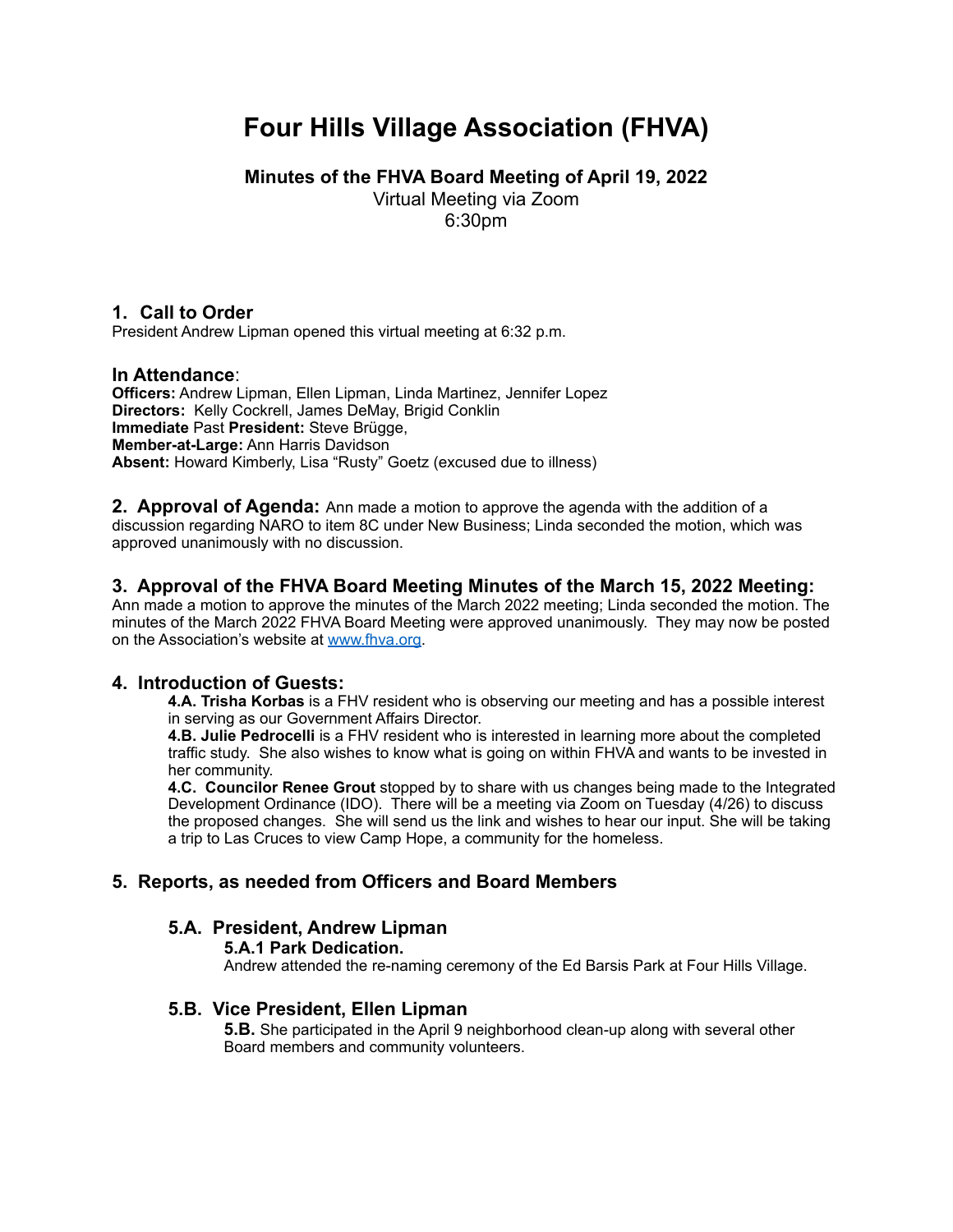### **5.C. Treasurer, Linda Martinez**

The checking account has a balance of \$13,128.15. Our revenue from March 15-April 18 was \$219.850 from membership dues. Bills paid this period were for \$803.00 for insurance, \$187.65 for website fees, and \$386.90 for publication of the quarterly newsletter for a total expenditure of \$1377.55. Our money market balance is \$23,325.42. We earned \$.19 interest. Our annual state filing was completed April 4, 2022.

### **5.D. Secretary, Jennifer Lopez**

Jennifer thanked other board members for sending reports via email.

### **5.E. Public Relations & Real Estate Director, James DeMay.**

**5.E.1. Active Listings**: 2 in Four Hills Village at \$228.00 per sq. ft.

**5.E.2. Pending Sales**: 6 in Four Hills Village at an average of \$200.33 per sq. ft.

**5.E.3. Closed:** 6 in the last 3 days at an average of \$199.00/sf

**5.E.4. Yard Sale:** The neighborhood yard sale is set for May 7. Twenty-five people signed up on the first day of registration.

### **5.F. Open Space Director, Rusty Goetz.**

**Rusty has an excused absence due to an illness, but she sent in the following report.**

### **5.F.1. Membership Committee Notes**

Rusty handed off a notebook with all her records as Chairman of the Membership Committee to Kelly.

### **5.F.2. Open Space Clean Up**.

Ann and Rusty participated in the City's Open Space cleanup of the Tijeras Canyon Rt 66 Block on Saturday morning, 3/26. We helped remove debris from a homeless encampment near what had been the Little Beaver amusement park site. In all about 30 city Open Space Employees and Open Space Volunteers worked for over 3 hours cleaning up, building trails and hauling trash. We learned that the old church building will become a new education center for Open Space in the near future. Eventually this building will be replaced with a fit-for-purpose building.

#### **5.F.3. Civil Air Patrol Drill**

On Sunday 3/27 Rusty met a group of about 20 uniformed Civil Air Patrol volunteers at the Stagecoach Entrance of our Four Hills Open Space. They were starting a simulated rescue drill. She spoke with their commander about acquiring a permit from Open Space anytime a large group was going to conduct a drill and/or an off-trail exercise in the Open Space. He agreed to take care of it next time.

### **5.F.4 April 9 Neighborhood Clean Up**

Thanks to all of our Board members and former Board members who helped clean up our neighborhood on Saturday 4/9. I posted an article on Next Door and sent a copy to Howard for our web site. We had a bunch of "thank you" responses on Next Door. **5.F.5** 

#### **Ed Barsis Park**

I understand that the Four Hills Park was formally renamed Barsis Park at Four Hills Village by the City on Tuesday 4/12. There is granite block with a plaque now installed at the park. Unfortunately, the City departments involved did a poor job of advertising the event. We did make (with Kelly's help) a short notice email push to FHVA members about the noon ceremony.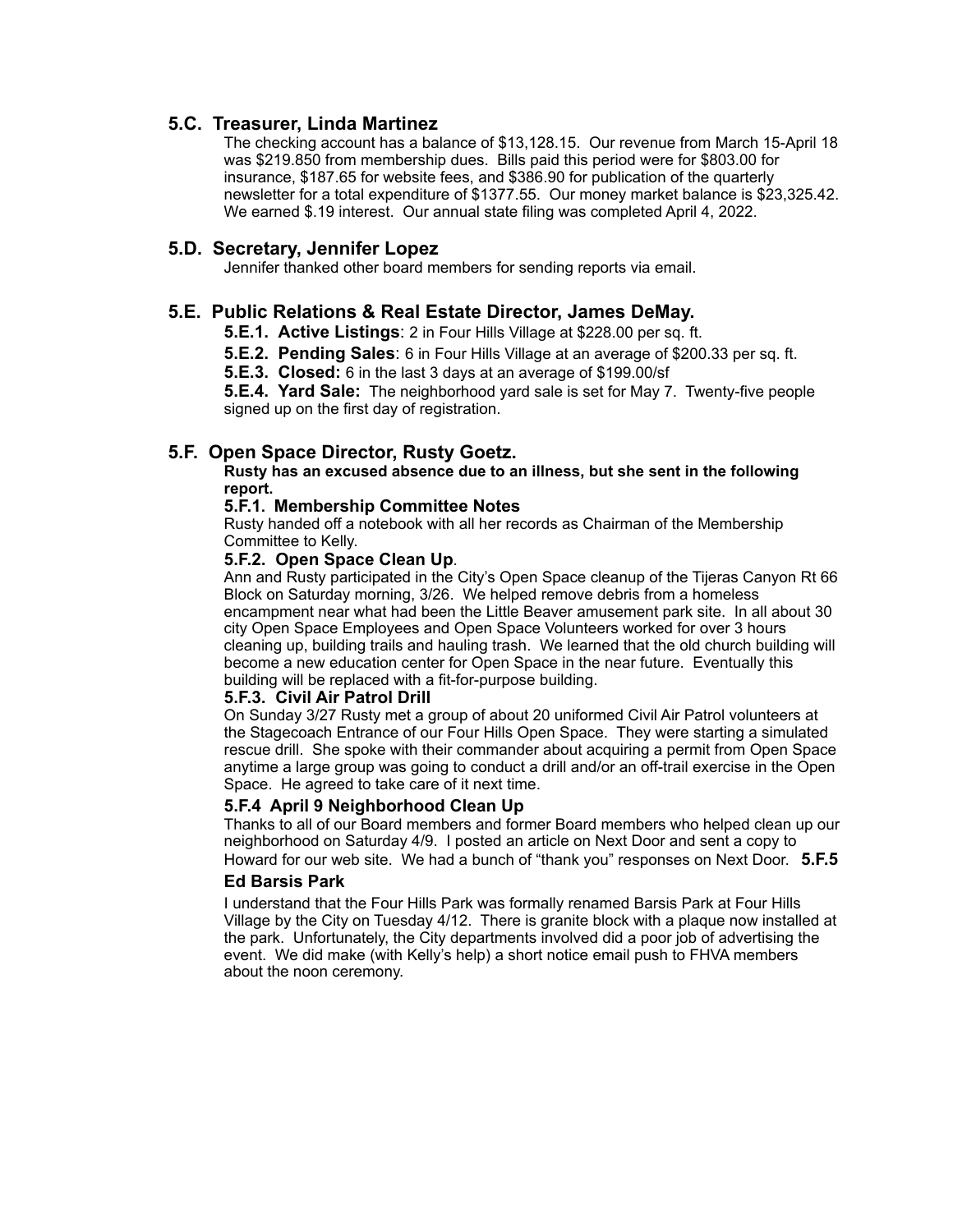### **5.G. Publications Director, Brigid Conklin.**

### **5.G.1 Spring Edition of The Chronicle.**

One hundred seventy-one copies of The Chronicle were printed. We mailed 151 copies. We sent the link to 83 individuals. The extra copies were distributed to Ann, Kelly, and Rusty.

# **5.H. Membership Director, Kelly Cockrell.**

### **5.H.1 New Members.**

She received 6 applications for membership through the mail this last month. We now have 254 members

### **5.I. Webmaster, Howard Kimberly**.

### **Howard attends a class during our meeting time, but he sent the following report. 5.I.1 FHVA Website Monthly Usage Statistics in the last 30 days.**

There have been 190 unique visits to [www.fhva.org,](http://www.fhva.org) and 420 page views.

**5.I.3 Open Space Page**

The Open Space/Environment page has been redesigned and the update is complete.

### **5.J. Security Director, Open**

### **5.K. Government Affairs, Open**

### **5.L. Education Director, Open**

### **5.M. Steve Brugge, Past President**

### **5.M.1. Mid Century Modern (MCM) Architecture**

Kimberly Roth, a promoter of MCM architecture, has a large art installation in her driveway that we should all go peruse. We are a MCM neighborhood and maybe we should tout this attribute to help promote FHV.

### **5.N. Ann Harris Davidson, Member At Large**

### **5.N.1. Neighborhood Clean Ups.**

As noted by Parks and Open Space Director Rusty, Ann participated in the two clean ups that were held in the Open Space and along Route 66 (on 3/26) and within Four Hills Village (on 4/9).

### **5.N.2. Membership Analysis.**

Ann conducted a detailed analysis of current membership and rates of renewal (over 2020-2021-2022). She shared her extensive results with all Board Members in emails sent on 4/9 and 4/10. Membership Director Kelly just reported that the FHVA currently has 254 individual members; Four Hills Village has approximately 1,500 residences; and, as at 4/9, only 22 of these residences had two members. Thus, about 232 of the 1,500 residences in Four Hills Village, or less than one-sixth, currently participate in the Association.

### **5.N.3. Adopt-A-Median.**

The program was suspended, in mid-2021, but Mila Romero of the City's Solid Waste Department's Keep Albuquerque Beautiful Program has advised that the FHVA may now apply to adopt the medians at the "Y" entrance to Four Hills Village if the Board so approves. Ann made the motion that the FHVA request from the Albuquerque Solid Waste Department that the Association officially adopt the medians at the Y. If approved, it will initially be for a 2-year agreement. Steve seconded the motion and it carried unanimously.

### **5.N.4. Zebra Crossing**.

With Albuquerque and New Mexico overall having amongst the highest pedestrian fatality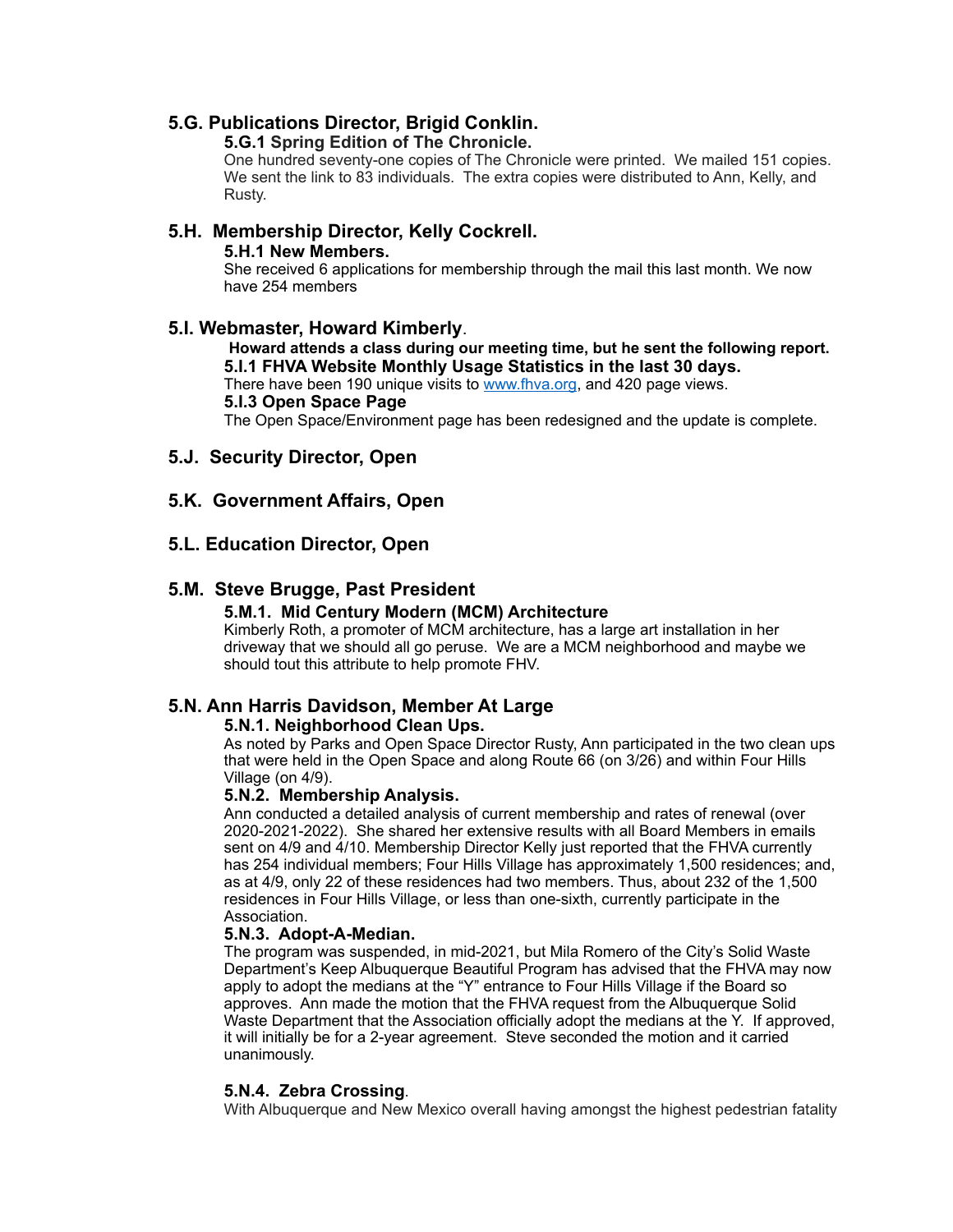rates in the U.S., the FHVA has been actively seeking to improve pedestrian safety around the Four Hills Shopping Center. A first step was when the FHVA encouraged our former City Councilor Don Harris to have yellow pedestrian crossing signs erected on Tramway Boulevard on the west side of Smith's; while helpful, these signs have been largely ignored (unless a pedestrian was actively in the road). In January 2022, Ann sent an email to the Mayor's Office to request that the City make this crossing safer by making it more obvious, with a painted "zebra" crossing (i.e., a pedestrian crosswalk marked with white and dark stripes) on Tramway Boulevard south of Central, between the west entrance to the Smith's parking lot and the east entrance to the Four Hills Shopping Center. We are happy to report that this painting for improved pedestrian safety was completed in the first week of April 2020!

### **5.N.5. ABQ Backyard Refuge Program.**

Ann announced that there is an ABQ Backyard Refuge Program (as at www.ABQbackyardrefuge.org) that is run in conjunction with the U.S. Fish & Wildlife Service's National Wildlife Refuge Program and, specifically, with the local Valle de Oro National Wildlife Refuge. Individuals may apply to have their yards certified as an ABQ Backyard Refuge (as Ann has done.) Publicizing the ABQ Backyard Refuge Program, perhaps through an FHVA-sponsored presentation at the Singing Arrow Community Center (if not at the Canyon Club), could be an opportunity to support a City program, while also being a public relations action for positive publicity for the FHVA.

#### **5.N.6. La Luz Amistad Park Sign.**

The name plate sign for this park has been missing for several years and needs to be reinstalled. Unusually, this park is under the jurisdiction of the Albuquerque Solid Waste Department, not the Parks and Recreation Department, but Ann spoke with Dave Simon, the Director of the City's Parks and Recreation Department when both were working at the March 26 Tijeras Open Space clean up. He said that he would talk to the Director of the Solid Waste Department about this missing sign. Follow-up through our City Councilor Renee Grout might be helpful.

### **5.N.7.Possible Future Projects.**

For the Association's public relations outreach and for continuing to support a strong sense of community within FHV, some ideas for future projects could be to hold an Easter Egg Roll, hold an official FHV 4th of July Parade, and/or to conduct a MCM House Tour.

### **6. Committee Reports**

### **6.A. Recognition of Four Hills Village Neighbors**

Jennifer will chair this committee. She will get with James to see when he can meet to create procedures and generate ideas. They will report back next month. Ann said she would be happy to serve on this committee.

#### **6.B. Membership**

Kelly wants FHVA to have more of a presence on social media. She would like to send emails via Mail Champ which would allow us to see percentages of open rates. We need to use Ann's membership analysis and to do targeted phone calls to members who have not renewed.

### **6.C. Standing Rules Revision Committee**

The revisions approved last month are on the website. No further revisions are currently necessary. Monthly placement of Standing Rules Revision on the agenda is no longer needed but, with the Standing Rules supposed to be reviewed annually, Steve suggested that it may be useful to keep a record of items that may need to be considered at the next revision.

### **7. Unfinished Business**

#### **7.A. Traffic Study**

The study is complete. The city is looking for funds to complete the projects. President Andrew Lipman noted that the installation of the bike lanes, which are one of the traffic